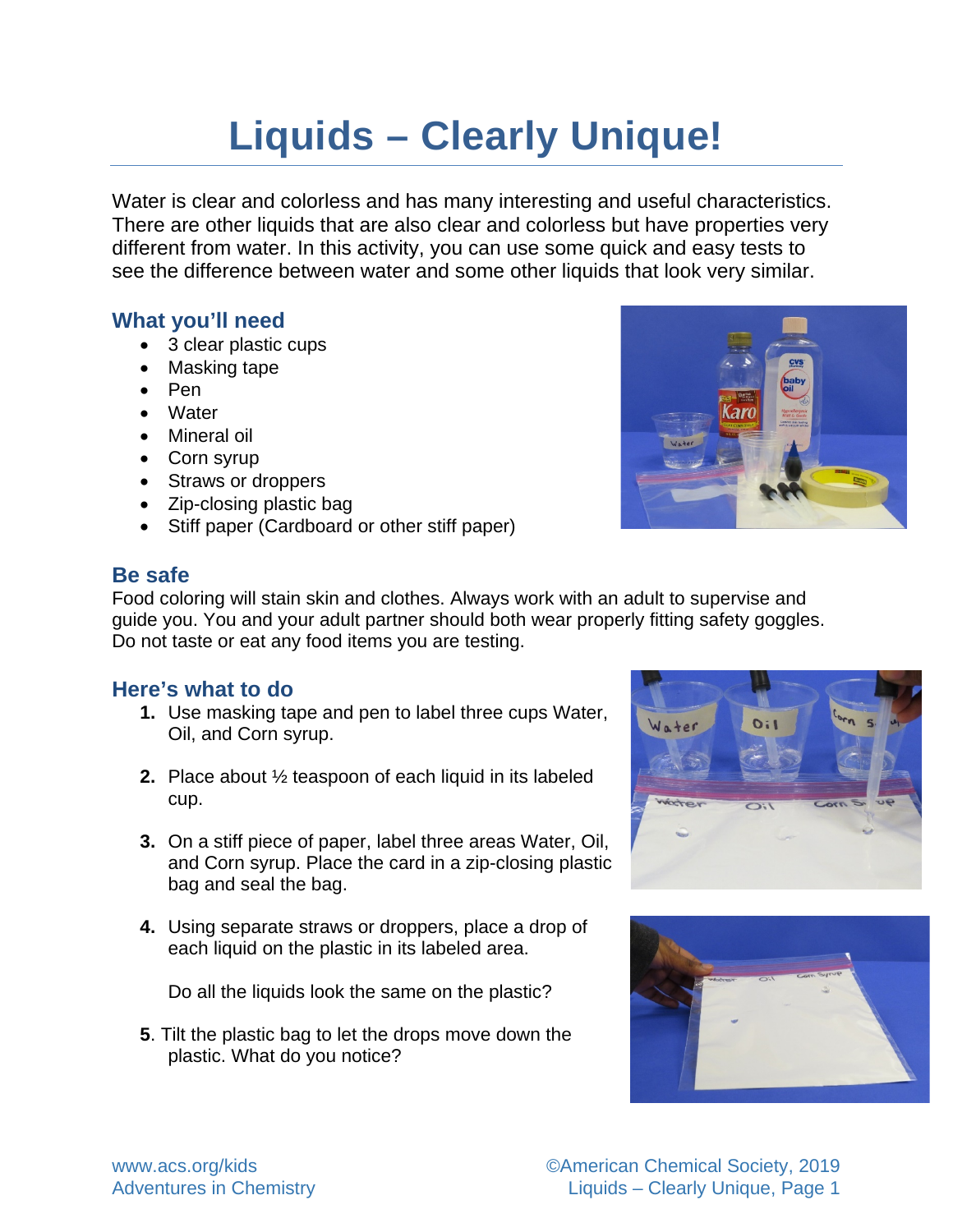#### **What to expect**

When the liquids are first put on the plastic, the water is most like a ball. The oil is much flatter. The syrup is similar to the water but a bit flatter.

When the plastic is tilted, the water runs down very quickly and leaves no trace. The oil runs down slowly but leaves a long streak. The corn syrup barely moves at all.

#### **What's happening in there?**

Each liquid has certain characteristics based on the molecules it is made of. The plastic also has certain characteristics based on the molecules it is made of. The way the liquids act when placed on the plastic depends on how the molecules of the liquid and the surface interact.